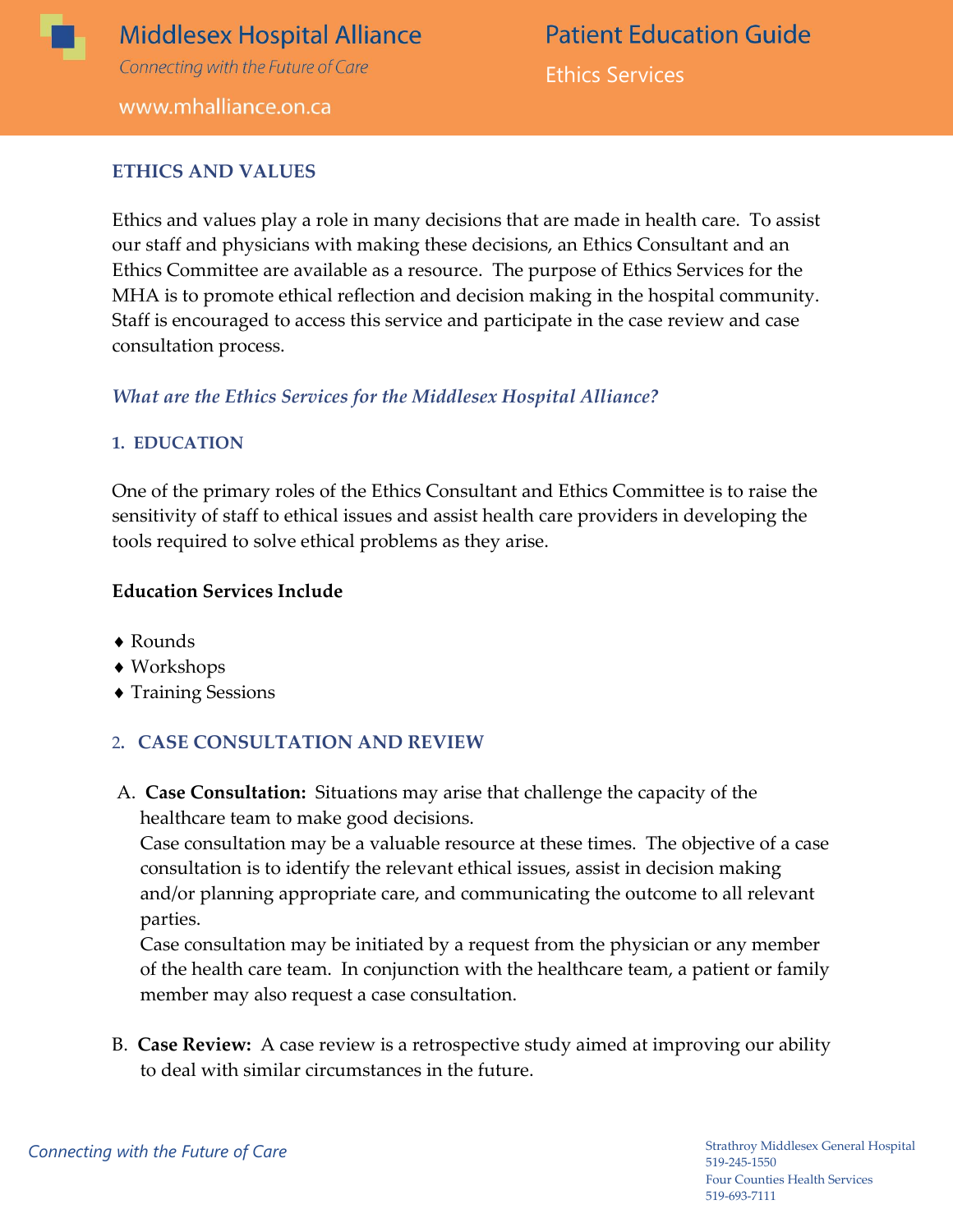

### **Middlesex Hospital Alliance**

Connecting with the Future of Care

#### www.mhalliance.on.ca

**Patient Education Guide** 

Ethics Services

*Please refer to flowchart, which outlines the process for both case consultation and case review.* 

#### **3. POLICY REVIEW**

The Ethics Committee will review hospital policies that have an ethical component and provide feedback and recommendations. These policies may include DNR (Do Not Resuscitate), research, resource allocation policies, etc.

#### **HOW DO I ACCESS THESE SERVICES?**

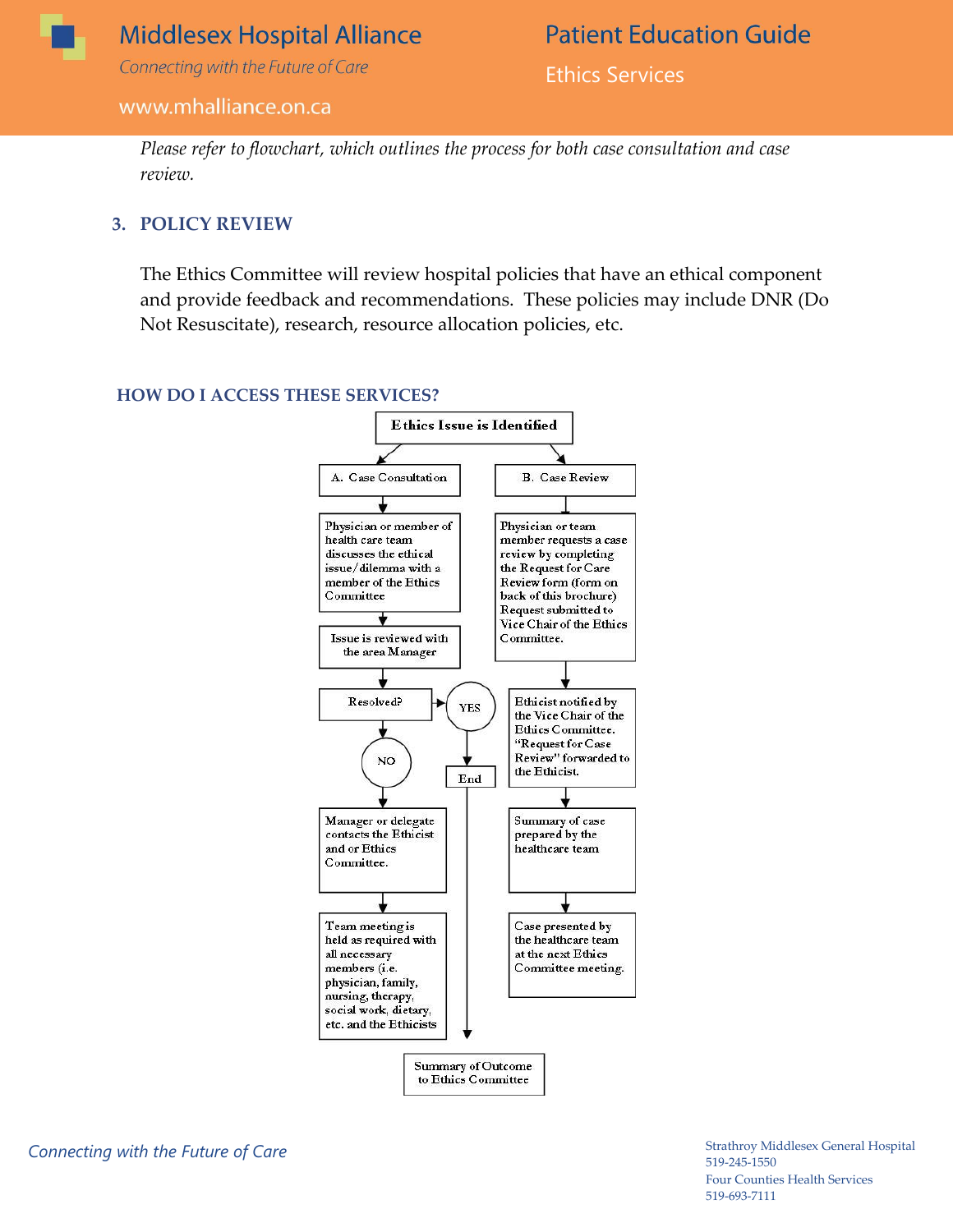

## **Middlesex Hospital Alliance**

Connecting with the Future of Care

www.mhalliance.on.ca

**Patient Education Guide** 

Ethics Services

#### **CONTACTS**

#### **Ethics Consultant**

Dr. Robert Butcher Foundations: Consultants on Ethics and Values Canada Inc. 1673 Richmond St, Suite 108, London ON. N6G 2N3

#### **Ethics Committee Members**

**Team Leader:** Laurie McGill 519-245-5295 x 5532